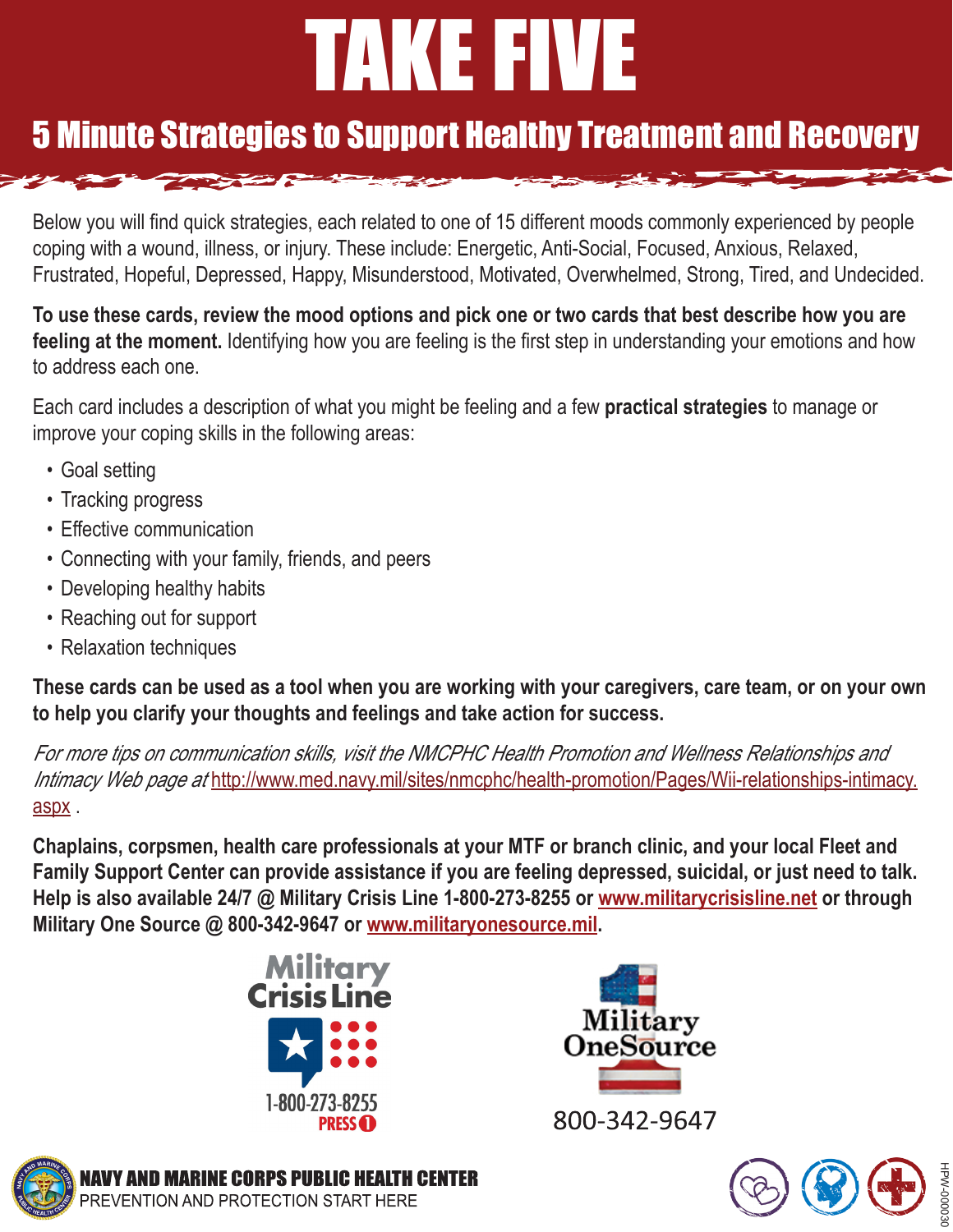





# **ENERGETIC**

## Having or showing a lot of energy

Your energy level can be influenced by a number of factors: your mood, your physical and psychological health, your recent sleep schedule, medications, and even what you eat. Consider which of these things affect you and what combinations contribute to your optimum energy level. Take advantage of the moments when you are feeling energetic by using the strategies below.

- Talk to your health care team about possible exercises or activities that would be helpful for recovery and capitalize on your high energy.
- Make a list of things you'd like to do while you're feeling energetic. Take out your list during these times; accomplishing something will make you feel more confident.
- Use your energy to connect with family, friends, or peers. Reach out with a phone call, text, email, or through social media.

**ERGETIC** IDERGETIC ISLA IDENTIFYING INTERFERENT IDENTIFYING INTERFERENT IDENTIFYING INTERFERENT IDENTIFYING IN

# **ANTI-SOCIAL**

## Not friendly or not interested in interacting with other people

During treatment and recovery, you may be frequently surrounded by others, including caregivers and medical staff, and sometimes this might leave you wishing you had some time alone or more personal space. "In this situation, it is common to feel agitated and want to be alone.

- Take time to self-reflect and try to understand why you may be feeling this way. This can help you cope with your feelings more effectively.
- Communicate with those around you about your need for personal space, which can help others respect your boundaries.
- If your desire for time alone turns into withdrawal or social isolation, remember that staying connected with others can improve your health and healing.
- Make a list of activities you would like to do (watch a movie or sporting event, play a game, attend a concert) and people with whom you'd like to do those activities. Commit to reaching out to one person ANTI-SOCIAL in your social circle by a certain date.

Identifying how you are feeling is the first step in understanding your emotions and actions.

# **FOCUSED**

#### To direct your attention or effort at something specific

Healing your body takes tremendous focus. Enhanced concentration can help you stay motivated, drive your treatment and recovery, and even improve your mood.

- Consider keeping a schedule and/or a list of tasks nearby to keep you organized and track your progress.
- You may have multiple things to accomplish; to avoid frustration, divide your tasks into small manageable parts. Small wins boost your confidence.
- Use your focused energy to attend to your health and well-being. Sleep hygiene, nutrition, or physical activity all require focus and are important to your treatment process.

**FOCUSED** Identifying how you are feeling is the first step in understanding your emotions and actions.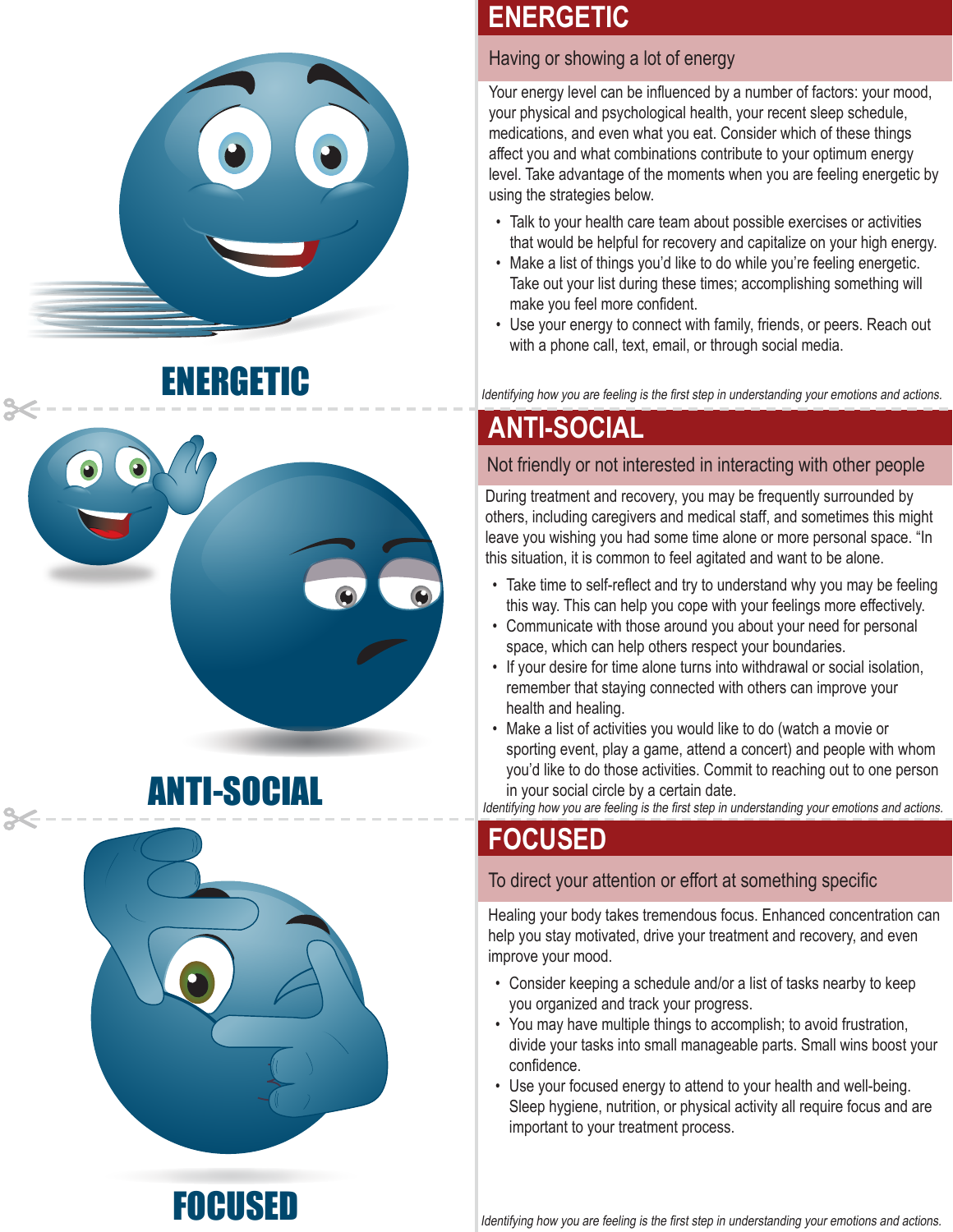





# **ANXIOUS**

Afraid or nervous especially about what may happen, feeling uneasy or worried

Fear of the unknown can cause anxiety. This is a common feeling when faced with a wound, illness, or injury and during the process of treatment and recovery.

- Try to stay in the present and take on one task at a time.
- It is important to ask your health care team questions and get all the information available to alleviate the anxiety of the unknown. See the HPW [4G Doc Talk Guide](http://www.med.navy.mil/sites/nmcphc/Documents/health-promotion-wellness/wounded-ill-and-injured/WII-Toolbox/Relationships-and-Intimacy/WII_RelandInt_DoctorGuide.pdf) to find helpful tips and tools for communicating about your health .
- Keep a journal or a log to help you remember the answers to your questions and concerns and track results to gauge your progress.
- Talk through your concerns with your peers, loved ones, health care team or a support group of other individuals who are going through similar circumstances.

# **RELAXED**

## Not worried or tense, feeling rested

Relaxation time is vital to your healing process; it gives the mind and body a chance to recuperate, heal, and reduces overall stress.

- Allow yourself to enjoy being calm and relaxed. Stay in the moment and try not to distract yourself with thoughts of what comes next.
- Build relaxation time into your schedule. Devote 15 minutes a day to clear your mind and let your body unwind. You may break up the 15 minutes into 2, 3, or more short relaxation breaks during the day and evening. Relaxation is a skill that needs to be practiced.
- Meditation, yoga, breathing exercises, going outdoors, listening to music, or taking a hot bath are all ways to calm the body and mind. Try one of these techniques to decompress.

Identifying how you are feeling is the first step in understanding your emotions and actions.

# **FRUSTRATED**

#### Angry and annoyed, irritable

It is difficult not to get frustrated sometimes, but try not to take out your frustrations on those around you. Coping with a wound, illness, or injury can be a highly stressful time, and it is okay to give yourself permission to feel frustrated and angry, just be sure to find the help you need to cope with these emotions.

- Instead of being reactive, be proactive and address the source of your frustration rather than the surface issues that trigger irritability. Talk to your care team or chaplain or chat with a peer through Vets4Warriors, 855-838-8255 or [www.Vets4Warriors.com.](http://www.Vets4Warriors.com)
- Take some time for yourself to cool down if you are feeling irritated. Take deep breaths, think of a positive memory, listen to your favorite music, or get some fresh air.
- If you have hurt someone's feelings due to misplaced anger or frustration, making amends can help you maintain healthy relationships FRUSTRATED and can give you an opportunity to talk to someone about your frustrations.

Identifying how you are feeling is the first step in understanding your emotions and actions.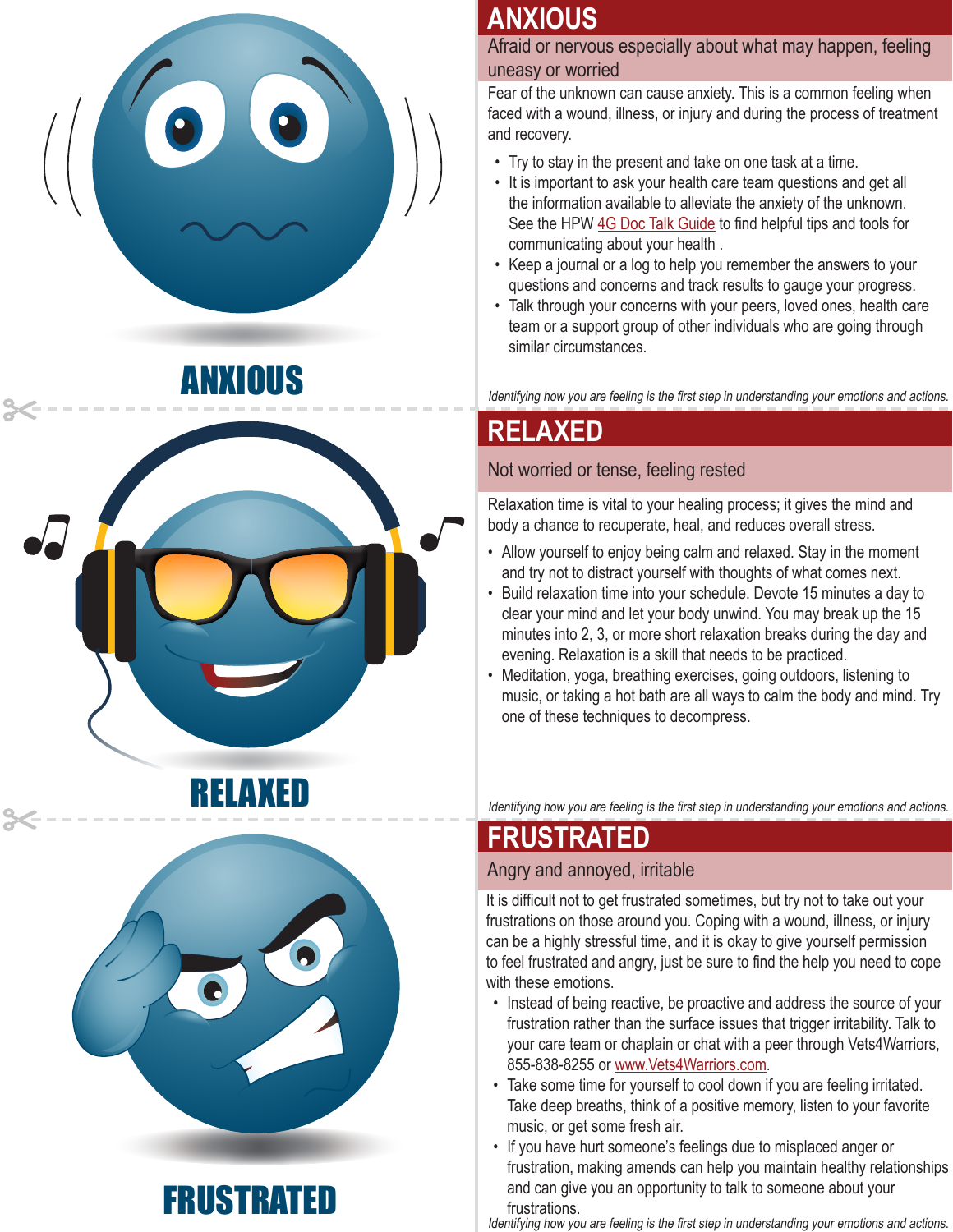







# **HOPEFUL**

#### Full of hope, an optimistic outlook for the future

Feeling hopeful shows a positive attitude in the present, and implies that you see good things on the horizon. Being optimistic for the future will help you cope better with your current situation and can encourage those around you.

- Surround yourself with inspirational people, quotes, books or movies; and when you're feeling hopeful, don't forget to share that feeling with those around you.
- Use your optimistic mood to set goals and think about things that you would like to accomplish. Write down your goals to reinforce your commitment to achieving them.
- Reach out to others who are going through similar challenges. Motivating your peers when you are feeling good will help them feel inspired and confident. Sharing your positive outlook can also bring a Sense of satisfaction that comes from helping others.<br>Identifying how you are feeling is the first step in understanding your emotions and actions.

# **DEPRESSED**

Feeling sad, unmotivated, hopeless, discouraged

Feelings of depression commonly occur when faced with the challenges of a wound, illness, or injury. If you are struggling with these feelings, communicate with others and reach out for support.

- The health of mind and body go hand in hand. Maintaining a regular sleep schedule and eating healthy are keys to total wellness. If you aren't sure about your diet or sleep, keep a log and share it with your care team to determine what changes might be beneficial.
- Don't be afraid or embarrassed to get professional help if things aren't getting better. Chaplains, corpsmen, health care professionals at your MTF or branch clinic, and your local Fleet and Family Support Center can all provide assistance. Help is also available 24/7 @ Military Crisis Line 1-800-273-8255 [www.militarycrisisline.net.](http://www.militarycrisisline.net) Talk to a peer through Vets4Warriors 855-838-8255 [www.Vets4Warriors.com.](http://www.Vets4Warriors.com)

**DEPRESSED** Identifying how you are feeling is the first step in understanding your emotions and actions.

# **HAPPY**

#### Being joyous, content

Coping with a wound, illness, or injury and going through treatment are often transformative experiences. Consider what brings you joy and satisfaction now. Use your positivity as momentum to promote health and wellness.

- Take a moment to reflect on your priorities and on what makes you happy.
- Capture what makes you happy in the moment. Take a picture, write in a journal, or talk to a friend. Refer to these reminders to lift your spirits in the future.
- Cut loose. Do something fun or new to take a break from the norm. Go for a drive, visit a friend, or check out some social and MWR events. Having fun can renew your energy and give you a refreshed approach to your treatment and recovery process.

**HAPPY** Identifying how you are feeling is the first step in understanding your emotions and actions.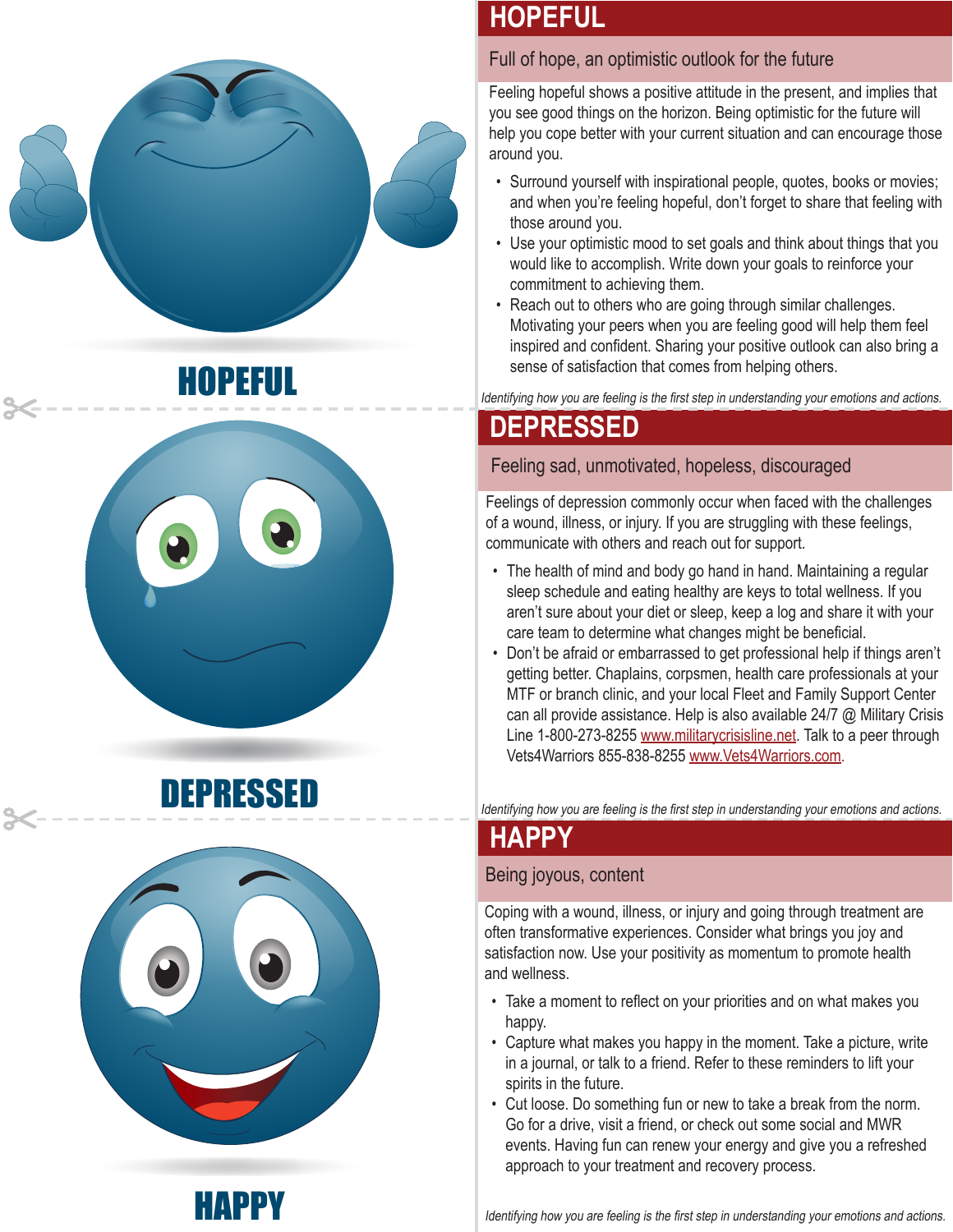





# **MISUNDERSTOOD**

#### Feeling that others aren't comprehending you or your needs

Feeling misunderstood can be frustrating. Your feelings and what you're coping with on a daily basis are often hard to sort out and express to others. Good communication skills are essential during this stressful time.

- Understanding your own feelings and concerns is the first step in getting them across to others. Make a list of areas in your life where you are feeling misunderstood.
- Communicate your needs to those around you. It may help them meet your expectations. Refer to the list you created to help keep your conversations on track. State your concerns simply and address them one at a time.
- Consider finding a group of people who are experiencing similar emotions and circumstances with whom you can relate.

Identifying how you are feeling is the first step in understanding your emotions and actions.

# **MOTIVATED**

## The condition of being eager to act or work

Staying motivated is one of the keys to maintaining your energy and achieving your goals.

- Determine what motivates you and gets you energized. Find ways to include those things in your life as much as possible.
- Setting manageable, achievable goals is a great way to keep your motivation strong. Your care team will help you set goals for treatment and recovery, but don't forget to set personal goals related to your relationships, happiness, and individual growth.
- Take action. Pick something on your list and do it. Tell a friend or peer about your plan so they can help you sustain your motivation

Identifying how you are feeling is the first step in understanding your emotions and actions.

# **OVERWHELMED**

Feeling you to have too many things to deal with

It is common to feel overwhelmed as you adapt to all of the changes and new challenges in your life.

- There will be times during your recovery when you can expect to feel overwhelmed. Experiences and feelings that are anticipated and expected are easier to manage.
- Make a list of tasks. Focus on one at time and resist the urge to multitask. Accomplishing each task on your list will help you get a handle on what needs to be done and get you moving in the right direction.
- Ask a friend, family member, or peer to help you accomplish a task. Getting help from a friend can make your list more manageable.